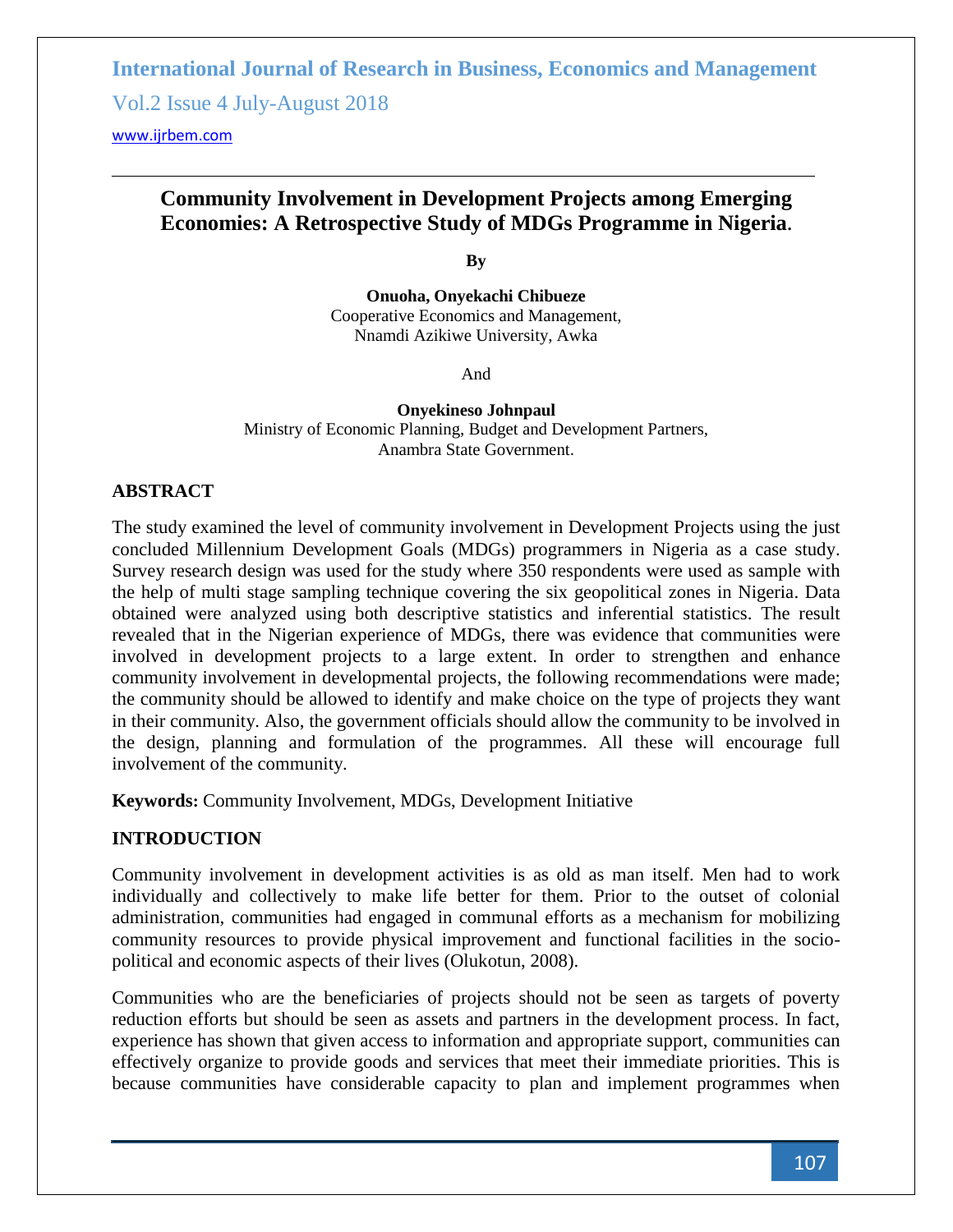Vol.2 Issue 4 July-August 2018

<www.ijrbem.com>

empowered (Tade, 2001). Communities, having enjoyed so much working and living together, having enjoyed each other's confidence and relationships, having collaborated for so long to achieve common objectives, having sat together to take decisions for common good would not easily accommodate 'strange' projects (Amos, 2003). It is logical and reasonable to think that any attempt at breaking this bond would be resisted. This is the reason for the failure of many projects that have no element of community involvement.

In Millennium Development Goals(MDGs) programmes, community involvement is also recognized and sought for in the design and implementation of development programmes since elected representatives most often do not always take care of the interest of the poor and local councils lack the capacities to articulate peoples development agenda, community's active participation is very necessary for sustainability (MDGs, 2008).

The United Nations at the Millennium summit on September 2000 in New York concretized and resolved to make measurable improvement on the lives of the world's poorest citizens through the development of eight point's agenda commonly called the Millennium Development Goals (MDGs). They include;

- 1. To eradicate extreme poverty and hunger
- 2. To achieve universal primary education
- 3. To promote gender equality and empower women
- 4. To reduce child mortality
- 5. To improve maternal health
- 6. To combat HIV/AIDS, Malaria and other diseases
- 7. To ensure environmental sustainability
- 8. To develop a global partnership for development.

Among the eight MDGs, Nigeria has lagged behind seriously in goal number 7 and 8 which are ensuring environmental sustainability and development of global partnership for development respectively. For instance, UNDP (2008) asserts that between 2000 and 2010, the area of forest shrank by a third from 14.4% to 9.9%. Similarly, access to safe water and sanitation is a serious challenge because it was structurally difficult to translate substantially public investments in water into effective access. This requires more involvement by communities to identify local needs, and better planning to deliver sustainable solution.

A general view of Nigeria performance in the last decade as regard MDGs programmes is that Nigeria has not performed well and was unable to meet the 2015 target. As Oyasanya (2013) asserts, majority of Nigerians believed that only very little has been achieved through the MDGs programmes owing to the population of people living in abject poverty, the number of people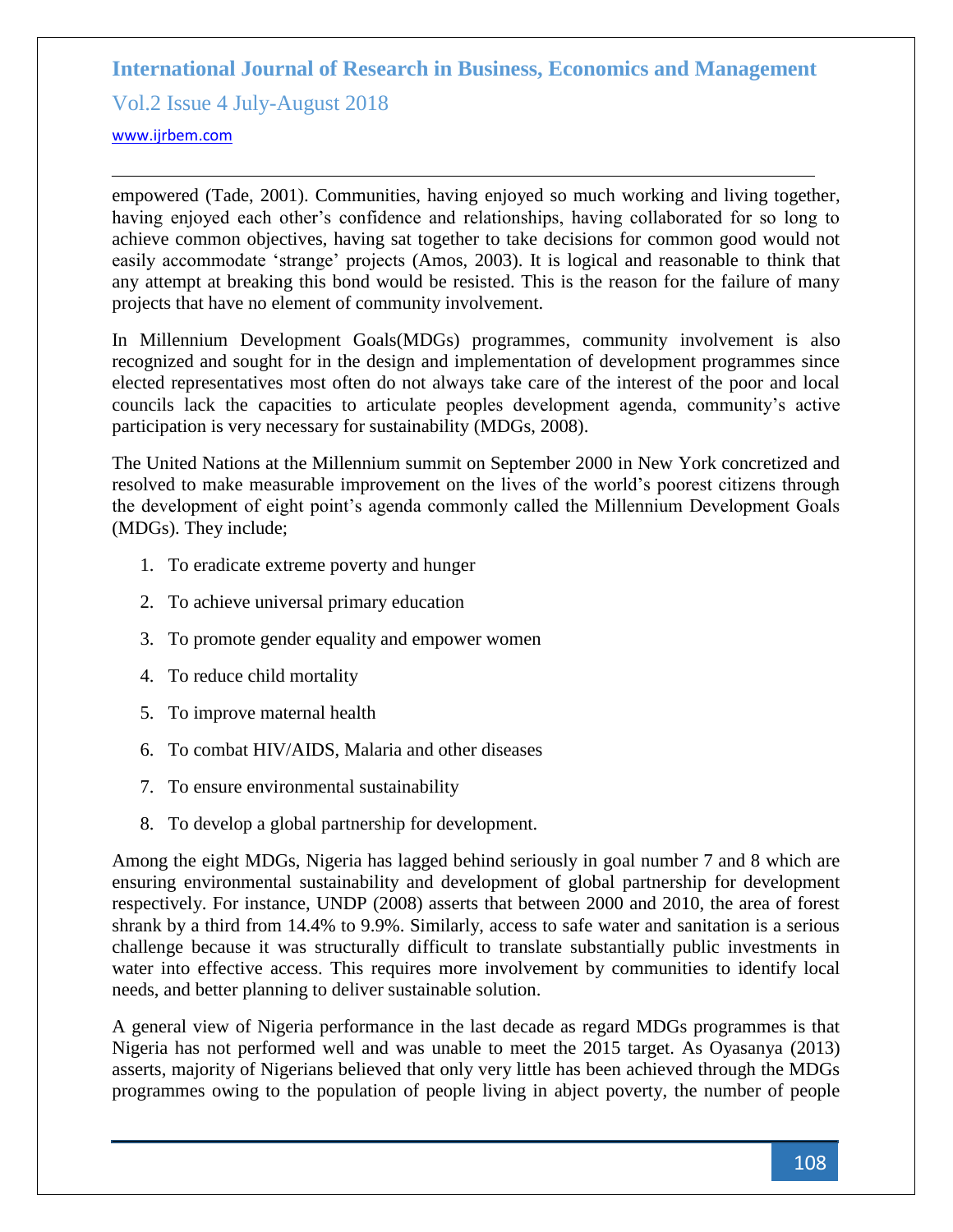Vol.2 Issue 4 July-August 2018

<www.ijrbem.com>

who could not send their children to school, inadequate health facilities, insufficient portable water, persistent environmental degradation and other negative developmental issues proposed to be addressed via the MDGs programme and projects.

Researcher such as Oyasanya (2013) and Olukotun (2008) have observed that a large number of MDGs projects such as dams, boreholes, small town/regional water schemes, healthcare centre, primary schools, skill acquisition centres etc initially aimed at serving the needs of the people were abandoned, due to lack of community ownership, poor maintenance and other reasons. That shows that local sub-contractors were not used for the MDGs projects. Community based organization and community leaders were not involved in the design and implementation of MDGs projects. Some MDGs projects are not respectful of community ideals and needs and that MDGs employees were not involved in community initiatives.

One major effect of community involvement in project is the assurance of sustainability. As Olukotun (2008) puts it, there ought to be genuine demand by a community or groups within it for all projects whether aided or non-aided by the government or any international agency. This eliminates the tendency to abandon the project when they are half-way completed and sustains the interest of the communities or groups within them in maintenance and protection of those projects. Some government officials in their 'wisdom' established projects in communities without consultations (idea generation and mode of implementation) with communities and majority of such projects either failed or were abandoned.

Government and development agencies felt that some communities were being difficult and that the level of participation was not significant enough and this situation has created an impasse between the donor agencies and government on one side, and benefitting communities on the other side (Oyasanya 2013). Where the government feels the community involvement is not very necessary since it may create undue difficulty, waste of time and possible politicizing of project, many scholars and benefitting communities feel that communities should be actively involved in developmental projects from the point of planning to execution in order to ensure the sustainability of the projects. The variations in thought, approaches and perceptions between the Government and donor agencies on one side and benefiting communities on the other side necessitated this study

## **Objectives of the study**

The broad objective of this study is to analyze actual effect of Community Involvement in development projects using the Nigerian experience of the Millennium Development Goals for the study. The specific objectives of the study are to;

- 1. Assess the level of community involvement in the design and implementation of the identified MDGs programmes.
- 2. Determine the effects of community participation on the sustained success of MDGs programmes.

## **Hypotheses**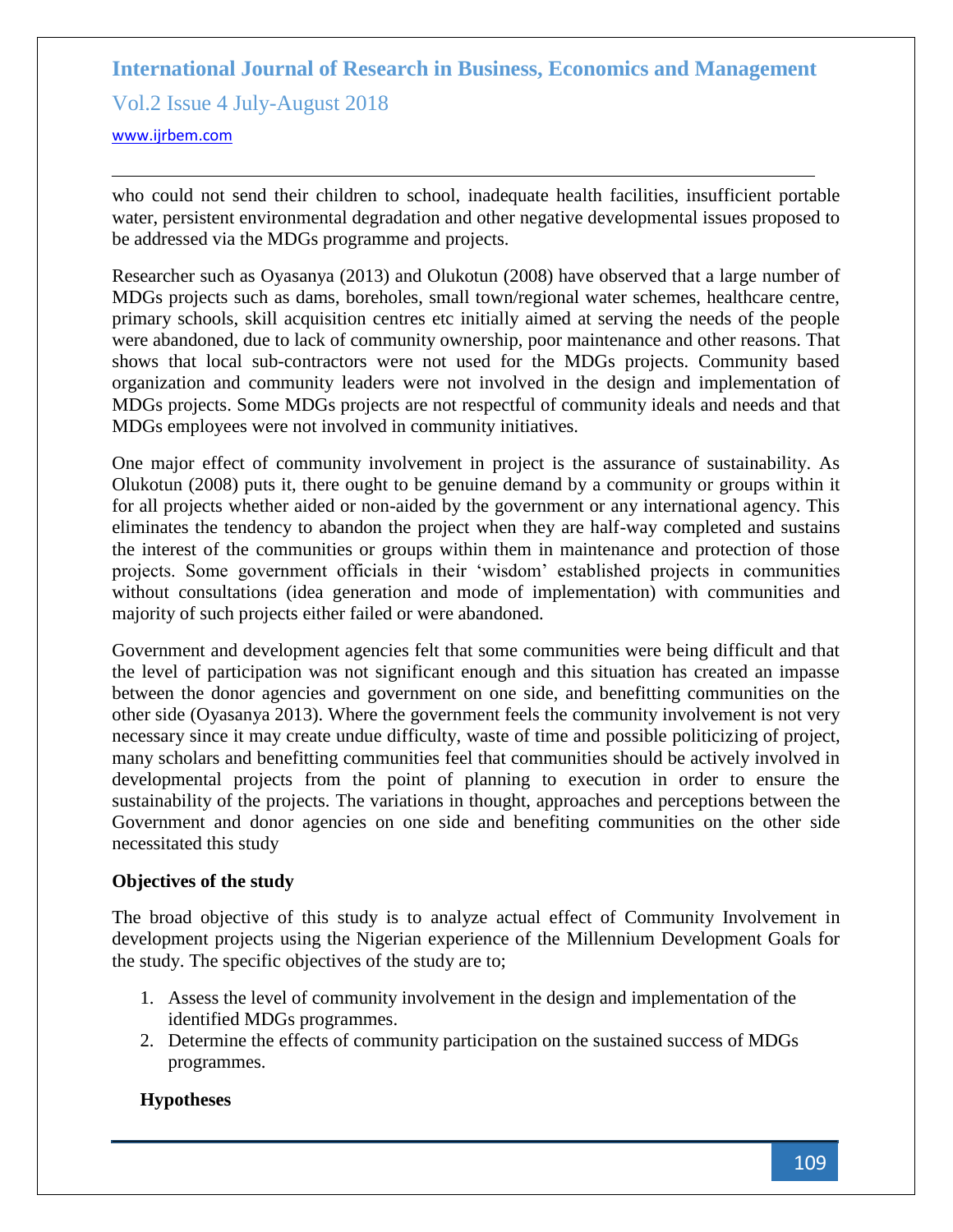Vol.2 Issue 4 July-August 2018

#### <www.ijrbem.com>

- $H<sub>01</sub>$ : Communities in Nigeria are not involved significantly in the programmes of MDGs in Nigeria.
- $H<sub>02</sub>$ : Community participation level has no significant effects on the sustained success of the MDGs programmes Nigeria.

### **Research Method**

Descriptive Survey research design was adopted for the study. Community projects of the Millennium Development Goals were randomly selected from the six geopolitical zones of Nigeria. One state each was selected from each of the zones. Five projects each were selected randomly from each of the states for the study. Thirty projects were selected across the country. Ten respondents were selected for each project including community leaders, youth leaders, women leaders and project implementers. A total of 300 respondents were selected across the Nigeria for the study. This study used both descriptive and inferential statistics to analyze the data collected.

#### **Results and Discussions**

#### **Table 1: Distribution of Responses on the Level of Community Involvement in the**

#### **programmes of MDGs**

| S/N            | <b>Aspect of Community Involvement in MDGs progarmmes</b>  | Mean $(x)$ | <b>Decision</b> |
|----------------|------------------------------------------------------------|------------|-----------------|
| $\mathbf{1}$ . | Involvement in the development of programmes/projects plan | 3.09       | High            |
| 11.            | Involved in the evaluation of the projects                 | 2.69       | Low             |
| iii.           | Procurement of project materials                           | 2.74       | Low             |
| iv.            | Community project identification and implementation        | 3.01       | High            |
| V.             | Involves in capacity building program/skill<br>acquisition | 4.28       | High            |
|                | training                                                   |            |                 |
| vi.            | Contribution to project fund                               | 2.46       | Low             |
| vii.           | Involvement in decision making process                     | 3.35       | High            |
| viii.          | Provision of labour for MDGs projects                      | 3.87       | High            |
| ix.            | Provision of land for MDGs project site                    | 4.51       | High            |
| X.             | Involves in the monitoring, supervision and maintenance    | 3.74       | High            |
| X1.            | Offer advisory services                                    | 3.26       | High            |
| xii.           | Provision of security services                             | 4.31       | High            |
|                | <b>Grand Mean</b>                                          | 3.42       | <b>High</b>     |

#### **Source: Field Survey May, 2015**

The result presented in table 1 above was deduced from five (5) pint scale rating with mean of 3.0 where any variable with mean score of 3.0 is low while any variable with mean score  $\geq 3.0$ is high. Therefore, the grand mean (3.42) revealed that the respondents were highly involved in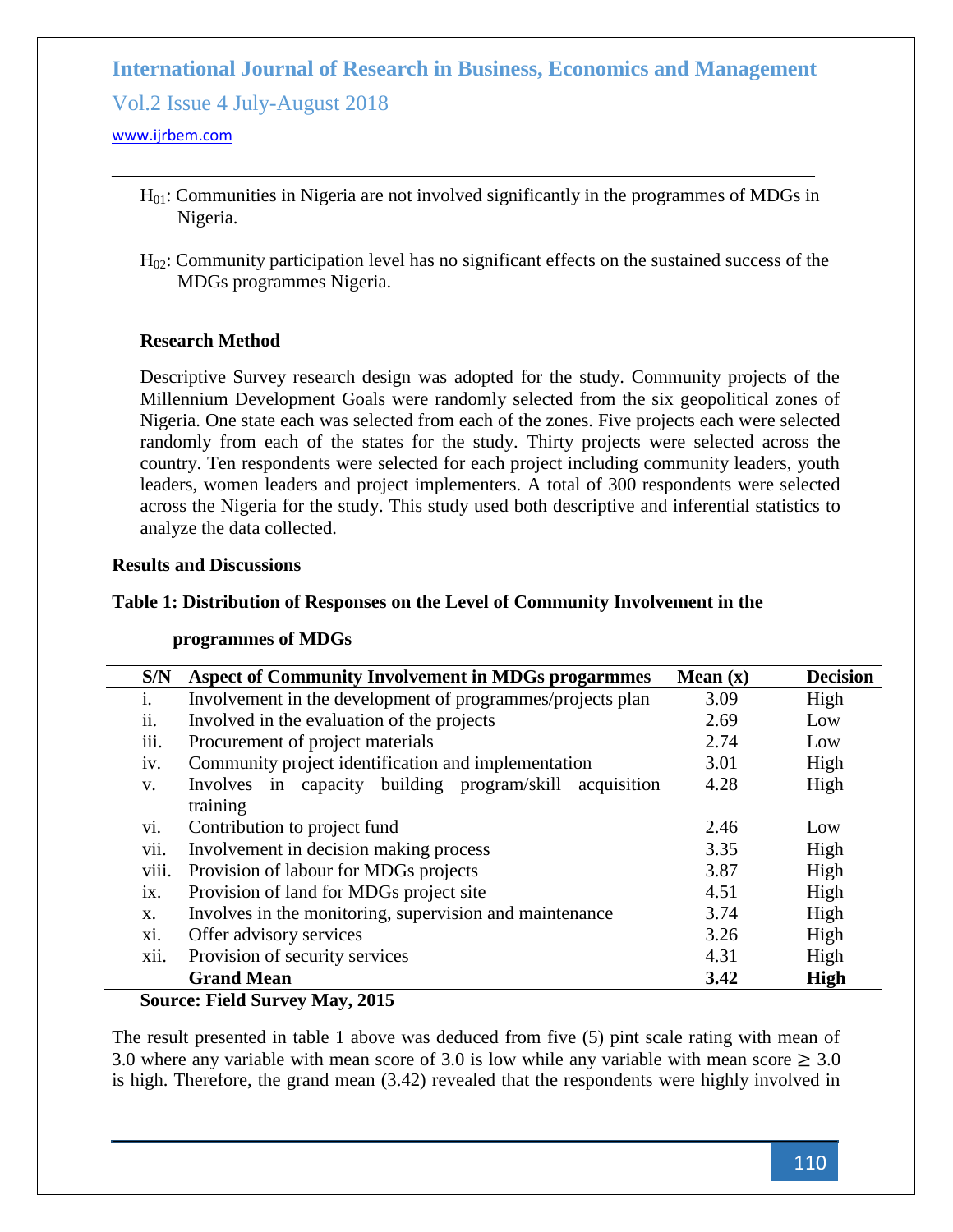Vol.2 Issue 4 July-August 2018

#### <www.ijrbem.com>

the programmes of MDGs in their communities. The community members were however not involved in the procurement of project materials and evaluation of the projects.

### **Test of Hypothesis One (H01)**

 $H<sub>01</sub>$ : Communities in Nigeria are not involved significantly in the programmes of MDGs in

Nigeria.

A one sample T-test was used to test the hypothesis and the result was illustrated in the table below:

## **Table 2: Summary of T-test (One-Sample Test)**

|                                                               |           | DF |       | Significant Mean Difference |
|---------------------------------------------------------------|-----------|----|-------|-----------------------------|
| Involvement in Community                                      | 91.341 74 |    | - 001 | 3.42                        |
| Participation                                                 |           |    |       |                             |
| $\Gamma_{\alpha\mu\nu\rho\alpha\alpha}$ Eigle Gunner May 2015 |           |    |       |                             |

#### **Source: Field Survey, May, 2015.**

The table above reveals that community involvement in MDGs projects was significant at 0.05. Therefore the null hypothesis was rejected while the alternate hypothesis was accepted which is that communities in Nigeria are involved significantly in the programmes of MDGs in Nigeria.

#### **Table 3: Distribution of Responses on the Effect of Community Involvement on MDGs**

#### **Success**

| S/N               | <b>Effects</b>                                            | $Mean(\bar{x})$ | <b>Decision</b> |
|-------------------|-----------------------------------------------------------|-----------------|-----------------|
| $\mathbf{1}$ .    | Protection and adequate security of MDGs facilities       | 4.13            | Agree           |
| $\overline{11}$ . | Enhance continuous usage/patronage of MDGs facilities     | 3.47            | Agree           |
| 111.              | Efficient (cost effective) manufacture of MDGs projects   | 3.31            | Agree           |
| iv.               | Reduces installation labour cost                          | 3.55            | Agree           |
| V.                | Facilities timely attainment of MDGs objectives           | 3.18            | Agree           |
| vi.               | Encourages local contents in MDGS programmes              | 3.26            | Agree           |
| vii.              | Reduces project abandonment                               | 3.75            | Agree           |
| viii.             | Enhances effective and timely delivery of quality project | 3.03            | Agree           |
| $\overline{1}X$ . | Provision of land for MDGs project site                   | 4.51            | Agree           |
| X.                | Involves in the monitoring, supervision and maintenance   | 3.74            | Agree           |
| xi.               | Offer advisory services                                   | 3.26            | Agree           |
| xii.              | Provision of security services                            | 4.31            | Agree           |
|                   | <b>Grand Mean</b>                                         | 3.46            | Agree           |

**Source: Field Survey July, 2015**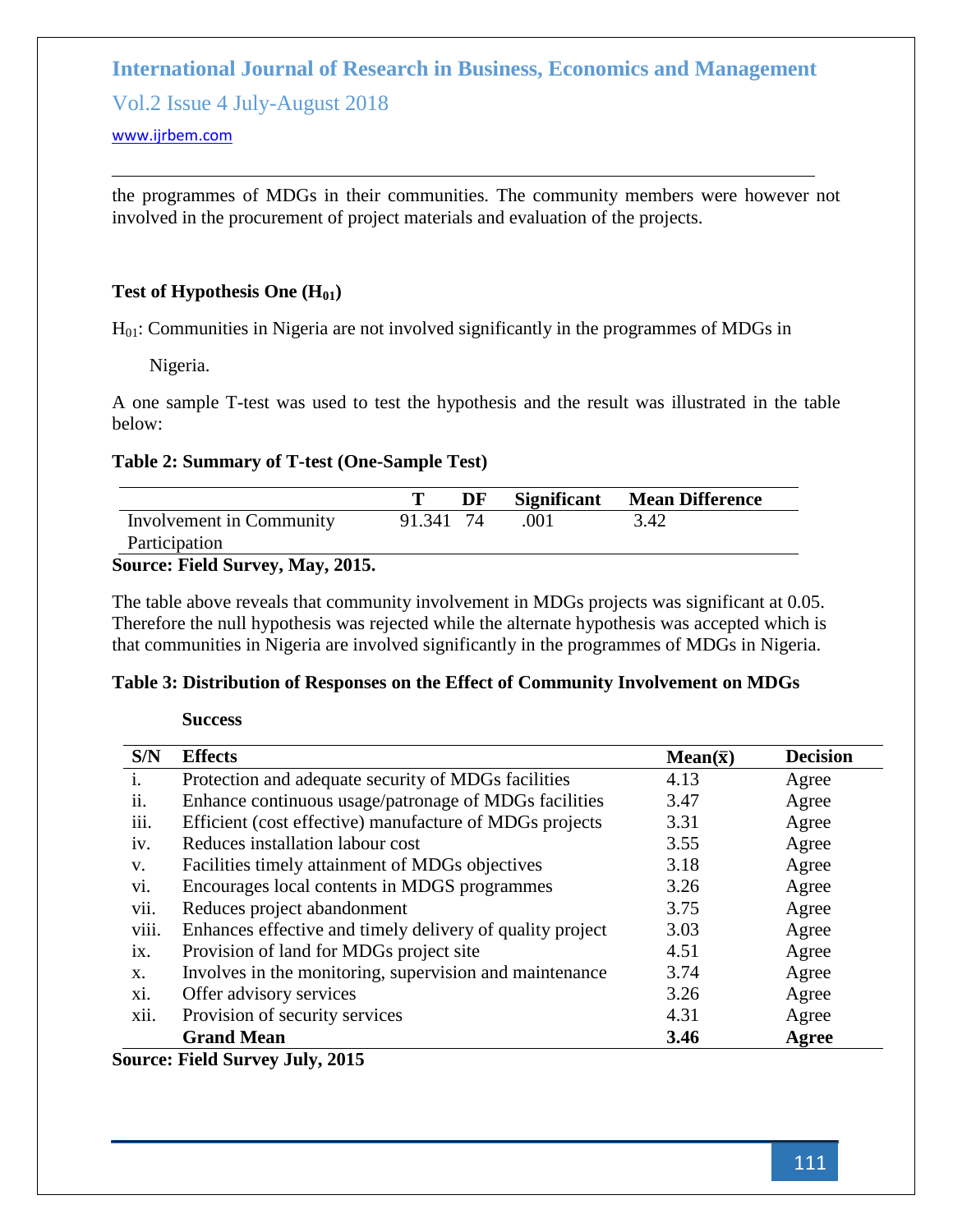Vol.2 Issue 4 July-August 2018

#### <www.ijrbem.com>

Table 3 is a descriptive analysis which showed that community involvement in the MDGs programmes As the majority of the respondents agreed to all the participation effect variables (Grand Mean)  $= 3.46$ )..

### **Test of Hypothesis Two**  $(H_{02})$

**H02:** Communities involvement level have no significant effect on the success and of the

MDGs programmes.

The hypothesis was subjected to ANOVA test, so as to affirm or reject the claim on the effects of community involvement and the result is shown on the table below:

#### **Table 4: ANOVA Result Table**

| Mode           | Sum of squares | df  | Mean Square |       | Sig. |  |
|----------------|----------------|-----|-------------|-------|------|--|
| Between groups | 257.619        |     | 278.530     | 5.902 | .003 |  |
| Within group   | 6560.095       | 79. | 47.192      |       |      |  |
| <b>Total</b>   | 6817.714       | 99  |             |       |      |  |
|                |                |     |             |       |      |  |

#### **Decision:**

The result from the ANOVA table shows that the F ratio of 5.902 was significant at 1% level of significance. Therefore, the null  $(H_{02})$  hypothesis was rejected while the alternate  $(H_{02})$  was accepted. That is, community involvement level has significant effect on the success of the MDGs programmes. This result further strengthens and affirms the descriptive analysis result table.

#### **SUMMARY, CONCLUSION AND RECOMMENDATIONS**

#### **Summary of Findings**

The study examined the effects of community involvement in developmental projects using the just concluded Millennium Development Goals (MDGs) programme as a case study in Nigeria. As such, evidence from the study revealed that, there is strong indication that the level of community involvement in these MDGs projects and programmes is high  $(x = 3.42)$  as the community are involved in almost all aspects of MDGs programmes. The findings revealed also that, community involvement in MDGs programmes resulted to positive and significant effects. These effects include on protection and security of MDGs facilities, enhance continuous usage of MDGs facilities; cost effective maintenance and installation; as well as improve local contents in MDGs programmes.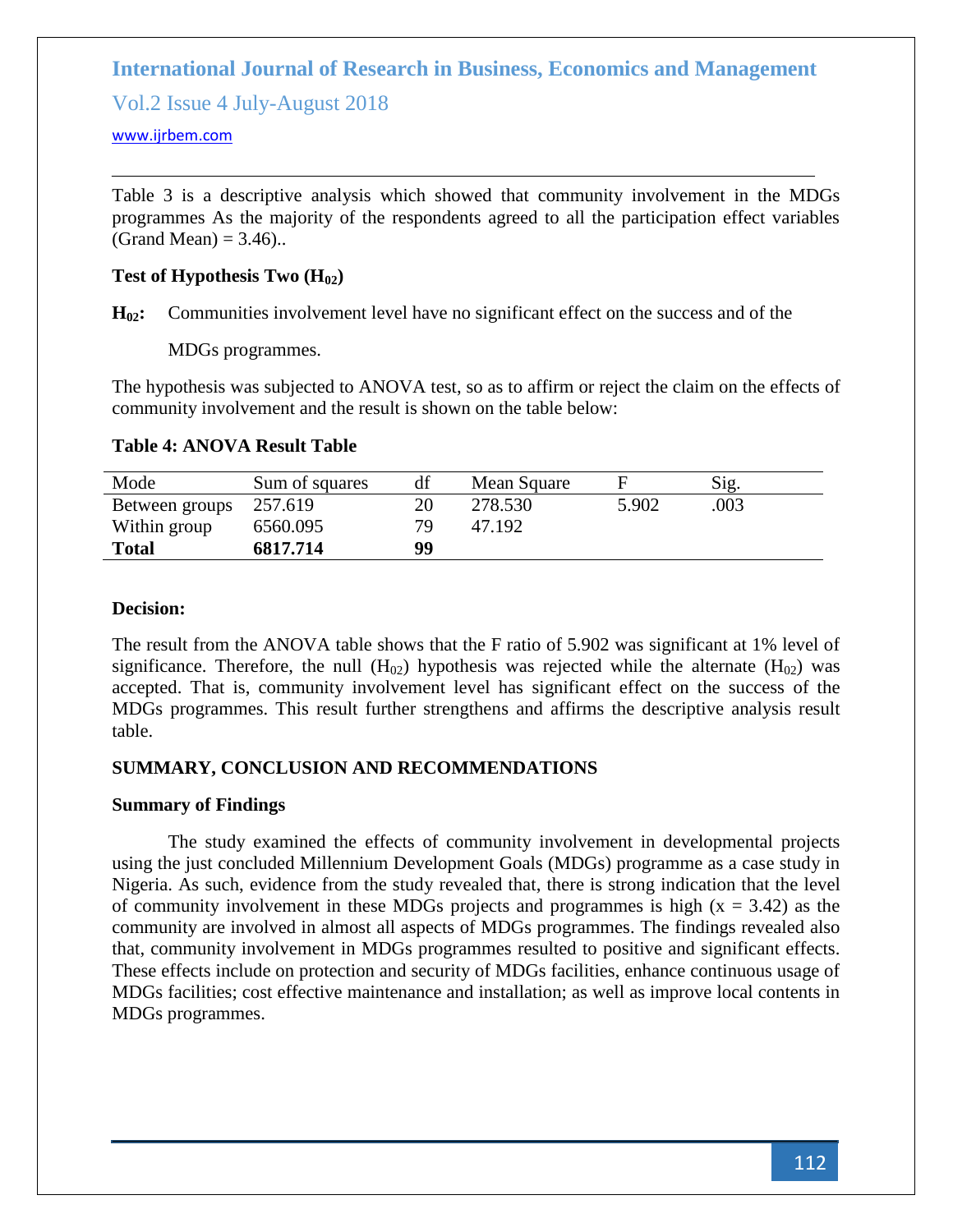Vol.2 Issue 4 July-August 2018

<www.ijrbem.com>

### **Conclusion**

Community involvement is now widely recognized as a basic operational principle of community development. Conventionally, the participatory approach is considered as the reaction to the shortcomings of top-down developmental practices externally imposed and expert oriented. The advantage of this community involvement in the MDGs programmes is that, the development was centered on the role of the local community as a primary actor that should be allowed to influence and share the responsibility of the development process affecting their lives.

#### **Recommendations**

In order to strengthen the full involvement of the community in the developmental projects, the following recommendations are made.

- $\div$  The type/nature of any programme/project that will be executed should be identified by the community based on the felt need of the community. This will give them every capacity to achieve success of such projects.
- $\div$  In order to boost the level of community involvement, the community should also be involved in development of project/programme plan; evaluation of project and in the procurement of project materials. This will enable them to take such programme/project as their own and collective property.
- $\hat{\mathbf{v}}$  Finally, the community should endeavour to be conducting meetings regularly, this will give them opportunity to know their common problems and how to solve it, also community leaders should be transparent in every dealings with developmental programmes and carry everybody along. This will give the community sense of belonging and direction; as such they will be encouraged to participate fully without any hindrance.

## **REFERENCES**

Amos. E (2008) *Community Development*: *A strategy in Mass Mobilization and Political Integration* in Kogi State: an M.Sc dissertation

Millennium Development Goals Report (2008). MDGS-CGS to LGA report

- Musa E.S (2000) Feeder roads and Food Security in balancing the load: Gender, Women and transport. United Kingdom. Zed Books Limited.
- Ohiani B. and Oni B (2005) *Community Development for Promoting Socio-Economic Growth*. Zaria, Oluseyi-bola company.
- Olukotun G.A (2008) *Achieving Project Sustainability Through Community Participation*. Journal of Social Science.